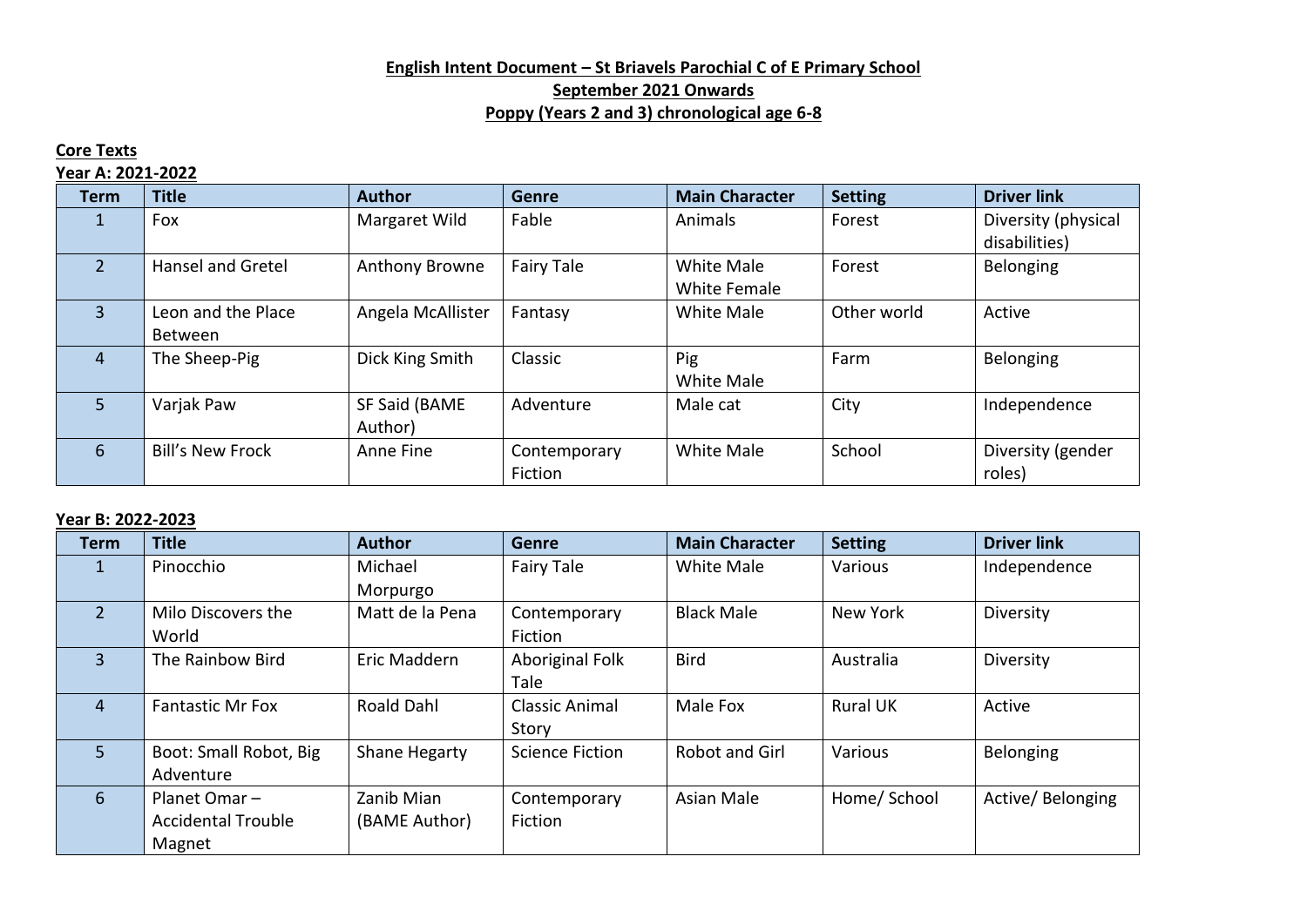#### **Annual Writing Skills and Genre Coverage**

## **Genre coverage for Poppy Class: Narrative, recount/diary, letter, instructions, simple non-chronological reports. Year 3 children should learn to write simple explanations whilst Year 2 revisit instructions.**

Each Genre to be matched to core text and skills taught. New genre (in black) and narrative should be taught in genre focussed units. Revised genre (in red) can be used for use it activities linked to practicing the writing skills.

Each genre once taught is available for children to use when writing in other subjects.

|                    | Poppy Writing Skills Progression: The Wye Forest Federation                            |                                                                                                                                                                                 |                                                                                                                |  |  |  |
|--------------------|----------------------------------------------------------------------------------------|---------------------------------------------------------------------------------------------------------------------------------------------------------------------------------|----------------------------------------------------------------------------------------------------------------|--|--|--|
| <b>Target</b><br># | Year 2                                                                                 | Year 3                                                                                                                                                                          | <b>Through teaching</b>                                                                                        |  |  |  |
| T1                 | Add -er, -est, -ing nd -ed when there<br>is no change in spelling of the root<br>word. | Use 'a' or 'an' correctly.                                                                                                                                                      | Regularly orally rehearse sentences before writing.<br>(Year 1 and 2)                                          |  |  |  |
| T <sub>2</sub>     | Use full stops and capital letters<br>consistently.*                                   | Use full stops, capital letters, question marks<br>and exclamation marks.                                                                                                       | Proof read their writing in relation to the Yr 1 / Yr 2<br>grammar and spelling expectations.                  |  |  |  |
| T3                 | Use commas in a list.                                                                  | Use commas in a list (with various amounts of<br>list items)                                                                                                                    | (Year 2)                                                                                                       |  |  |  |
| T4                 | Use co-ordination (and, or, but, so) *                                                 | Use a range of co-ordinating conjunctions<br>accurately and effectively.                                                                                                        | Use some features of standard written English (Year 2)                                                         |  |  |  |
| T5                 | Use simple expanded noun phrases to<br>describe and specify                            | Use noun phrases appropriate in a range of<br>text types to clarify and add detail                                                                                              | Consistently use features of standard English and explore<br>when non-standard English could be used. (Year 3) |  |  |  |
| T <sub>6</sub>     | Use a variety of simple pronouns (her,<br>she, the girl, Lucy)                         | Use nouns and pronouns to aid cohesion<br>within sentences                                                                                                                      | Maintain stamina in longer pieces of writing (Year 2)                                                          |  |  |  |
| T <sub>7</sub>     | Use subordination (when, if,<br>because, as)*                                          | Use a range of coordinating and subordinating<br>connectives accurately e.g. but, so, yet,<br>although, while, as, because to form a variety<br>of compound & complex sentences | Prioritise narratives.*<br>Balance writing opportunities with real and made up.*<br>(Year 2)                   |  |  |  |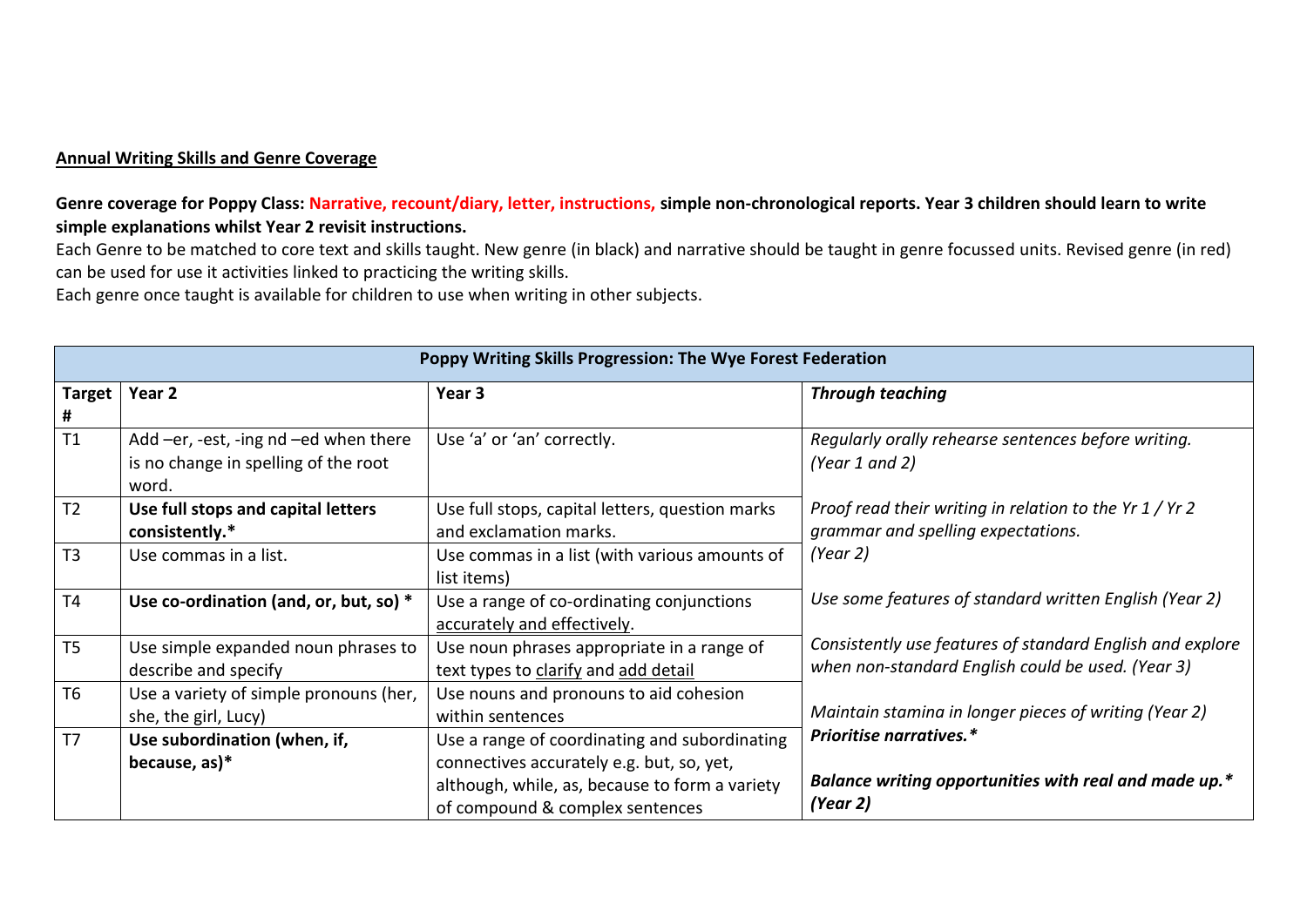| T <sub>8</sub>  | Use sentences of different forms:    | Use different sentence forms:                     |                                                             |  |
|-----------------|--------------------------------------|---------------------------------------------------|-------------------------------------------------------------|--|
|                 | questions (Correct use of question   | statements/questions/                             | Form capital letters and digits of the correct size,        |  |
|                 | $mark)*$                             | commands/exclamations (Yr 2)                      | orientation and relationship to one another and to          |  |
| T <sub>9</sub>  | Use the present and past sentences   | Use simple and progressive tenses consistently    | lower-case letters* (Year 2)                                |  |
|                 | accurately (consistently)*           | and accurately (Y2)                               |                                                             |  |
| T <sub>10</sub> | Use exclamation marks as an          | Demarcate direct speech with inverted             | Use spacing between the words that reflects the size of     |  |
|                 | indication to the reader             | commas (speech marks)                             | the letters.* (Year 2)                                      |  |
| T11             | Use sentences with different forms:  | Use a range of adverbs, conjunctions and          |                                                             |  |
|                 | statements and commands              | prepositions for time e.g. later, next, soon,     | Segment spoken words into phonemes and represent            |  |
|                 |                                      | while, suddenly, now                              | these by graphemes, spelling many of these words            |  |
| T12             | Use sentences with different forms:  | Use a range of adverbs, conjunctions and          | correctly and making phonically-plausible attempts at       |  |
|                 | exclamations                         | prepositions for place e.g. down, inside, out,    | others (Year 2)                                             |  |
|                 |                                      | across, through, next to,                         |                                                             |  |
| T <sub>13</sub> | Use the progressive form of verbs    | Use a range of adverbs, conjunctions and          | Word families showing how words are related in form         |  |
|                 |                                      | prepositions for cause e.g. as, because of, that, | and meaning e.g. solve, solution, solver, dissolve (Year 3) |  |
|                 |                                      | because, as                                       |                                                             |  |
| T <sub>14</sub> | Use a variety of simple, compound    | Use paragraphs to group related ideas.            | Form nouns using a range of prefixes (link to spelling      |  |
|                 | and complex sentences (co-ordinating |                                                   | programme)                                                  |  |
| T <sub>15</sub> | and subordinating conjunctions)      | Use nouns and pronouns to aid cohesion            |                                                             |  |
|                 |                                      | within paragraphs                                 |                                                             |  |
| T <sub>16</sub> | Use apostrophes for contraction      | Apostrophes for contraction and singular          |                                                             |  |
|                 |                                      | possession                                        |                                                             |  |
| T17             | Use apostrophes for singular         | Use the present perfect form of verbs             |                                                             |  |
|                 | possession.                          |                                                   |                                                             |  |

**\*Indicates objectives that are part of the end of Key Stage 1 Writing Assessment Framework. Assessment due in Term 5 (June).**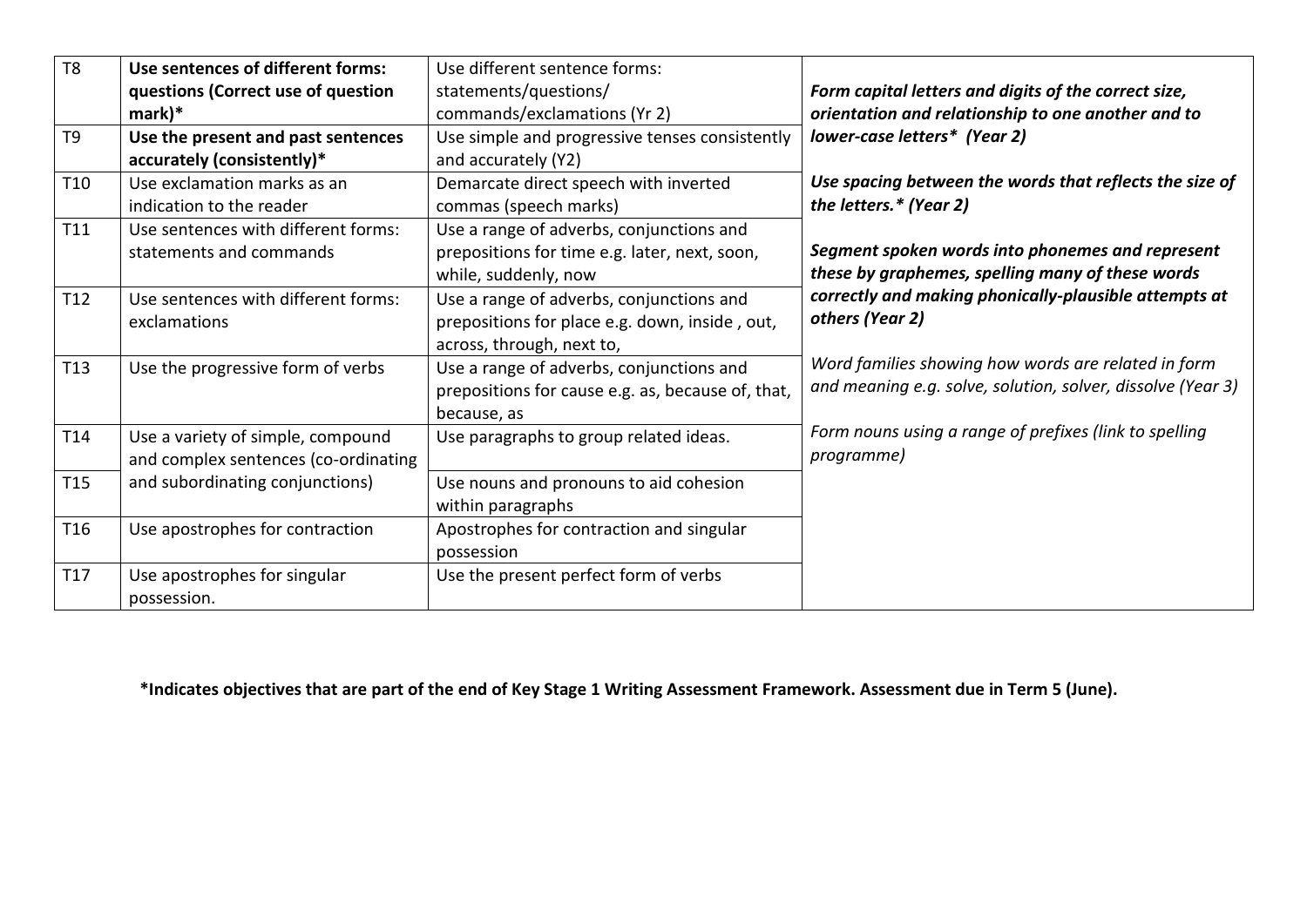#### Composition

- Write for a range of purposes and audiences e.g. stories, diaries, letters, instructions, reports, recounts, persuasive posters and letters and real events
- Record ideas e.g. through story maps, flow charts ٠
- Create simple, cohesive plots in narratives with an opening, build up, ٠ dilemma, resolution/ end based on class reading and stories with repetitive structures e.g. Emily Brown & the Thing, fairy tales
- Create simple characters in narratives e.g. heroes and villains, 2-3 main characters, describe appearance, feelings and simple character traits
- Create simple settings in narratives e.g. the woods, under the sea, space  $\bullet$
- Use the main language features of narrative e.g. story language. ٠ powerful verbs, past tense, third person, alliteration, power of 3 e.g. He wore old shoes, a dark cloak and had a scruffy beard.
- Recurring language e.g. in a land far away; long ago; once there lived; it ٠ wasn't long before; they searched far and wide
- Write simple poetry e.g. list and rhyming poems ٠
- Use the main language features of non-fiction e.g. imperative verbs for instructions; adverbs such as firstly, next, then; third person for reports
- Use the main organisational features in fiction and non-fiction e.g. clear beginning, middle and end; headings for posters; numbered instructions; information in sections
- Evaluate their writing through discussion and make improvements to clarify the meaning and sense e.g. accurate verb/tense and subject/verb agreement

Proof-read and edit their writing in relation to the Y2 grammar and spelling expectations

# **YEAR 3 (Composition)**

- Record and note ideas through making notes, story maps, flow charts. 'boxing up' frames
- Compose and rehearse sentences orally, including dialogue before writing  $\bullet$
- Write for a range of purposes and audiences narratives, newspaper &  $\ddot{\phantom{0}}$ chronological reports, diaries, letters, recounts of trips/experiences, persuasive leaflets, instructions
- Create and describe plots in narratives with a clear opening, build up. ٠ dilemma, resolution, ending
- Create and describe settings linked to different genres (e.g. historical, sci- $\bullet$ fi, fantasy, humorous) and describe characters' reactions to the setting
- Develop a wider range of 'stock' characters (e.g. the geeky boy; the strict  $\bullet$ librarian; the mad scientist; the faithful sidekick; the lonely, old man)
- Describe characters in narratives through show not tell; describing  $\bullet$ characters through their actions; use of dialogue
- Write simple poetry e.g. list poems, shape poems, kennings, free verse  $\ddot{\phantom{0}}$
- Consistently use the language features of narrative e.g. use of speech;  $\bullet$ power of 3 e.g. She leapt over the gate, across the field and into the barn.
- Use figurative language e.g. similes, alliteration ٠
- Consistently use the language features of non-fiction e.g. technical  $\ddot{\phantom{0}}$ language, precise nouns and pronouns (oak tree instead of tree, sparrow instead of bird)
- Use a range of organisational features in fiction and non-fiction e.g.  $\bullet$ headings and sub headings; columns; logical sequencing
- Evaluate their writing through discussion and make improvements through  $\bullet$ redrafting the grammar and vocabulary
- Proof-read and edit their writing in relation to the Y3 grammar and  $\bullet$ spelling expectations